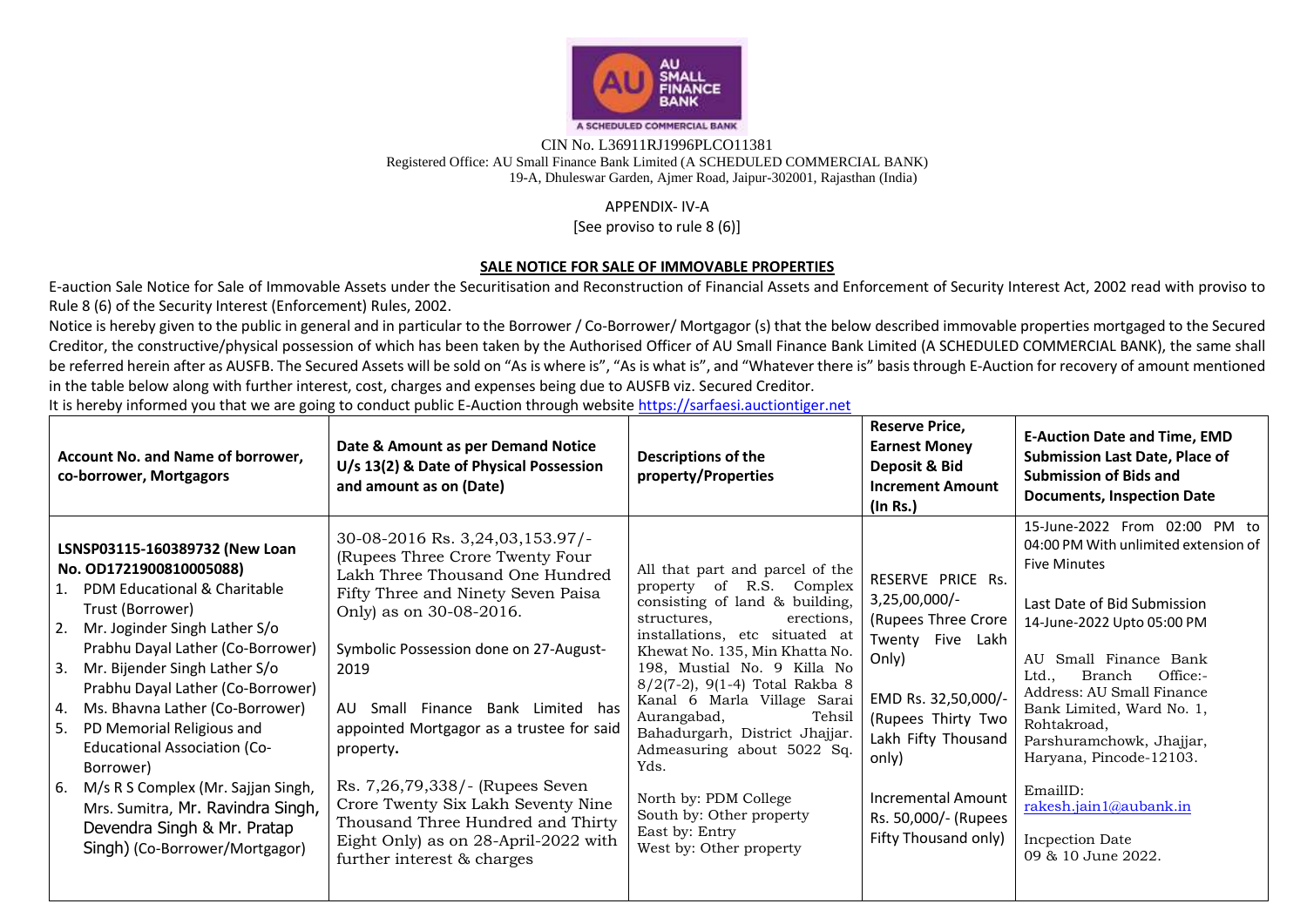All Interested participants / bidders are requested to visit the website [https://sarfaesi.auctiontiger.net](https://sarfaesi.auctiontiger.net/) & https://www.aubank.in/bank-auction for further details including Terms & Conditions, to take part in e-auction sale proceeding and are also advised to contact Mr. Rakesh Jain, Contact Number 9116181827 and e-mail of rakesh.jain1@aubank.in.

## **THIS IS ALSO A STATUTORY 30 DAYS SALE NOTICE UNDER RULE 8(6) OF SECURITY INTEREST (ENFORCEMENT) RULES,2002 STATUTORY 30 DAYS SALE NOTICE TO BORROWER / MORTGAGORS**

The terms and conditions of e-auction sale:-

- 1. The E-Auction sale of Secured Asset is on "as is where is", "as is what is", "whatever there is" and "no recourse" basis for and on behalf of the Secured Creditor viz. AUSFB and there is no known encumbrance which exists on the said property.
- 2. For participating in online e-auction sale, Bid document, copies of PAN Card, Board Resolution in case of Company and photo ID, address proof are required to be submitted along with EMD, which is payable by way of RTGS/NEFT in the name of MSME AUCTION POOL ACCOUNT OF AU Small Finance Bank Limited, Current account No.1921201121711599 AU SMALL FINANCE BANK LIMITED Fifth and Sixth Floor Sunny Big Junction STC Khasra No. 64 to 67 ,Gram Sukhaipura New Atish Market Jaipur 302020, IFSC Code: AUBL0002011, Once an Online Bid is submitted, same cannot be withdrawn. Further any EMD submitted by bidder will be required to send the UTR/Ref no of the RTGS/NEFT with a copy of cancelled cheque on the following email IDs i.e[. rakesh.jain1@aubank.in](mailto:rakesh.jain1@aubank.in)
- 3. All Interested participants / bidders are requested to visit the website [https://sarfaesi.auctiontiger.net](https://sarfaesi.auctiontiger.net/) & https://www.aubank.in/bank-auction for further details including Terms & Conditions, to take part in e-auction sale proceeding and are also advised to contact Mr. Rakesh Jain, Contact Number 9116181827 and e-mail of rakesh.jain1@aubank.in.
- 4. Bid document containing general terms and conditions of sale can also be obtained fro[m https://sarfaesi.auctiontiger.net](https://edelweissarc.auctiontiger.net/)
- 5. The Secured Asset shall be kept open for inspection as per the scheduled date and Time the bidders may satisfy themselves about the nature and condition of the said secured assets. Statutory/Government dues if any like property taxes, sales tax, excise dues and other dues such as electricity dues, maintenance charges, etc. if any should be ascertained by the bidders in their diligence.
- 6. The secured assets shall be sold by the undersigned by way of Electronic Public Auction as per the scheduled date in the premises of AU Small Finance Bank Ltd. AU Centre, 3rd Floor Mezzanine, Sunny Trade Centre, New Atish Market, Jaipur, Rajasthan 302019 through e-Auction Agency M/s. e-Procurement Technologies Ltd. (Auction Tiger) at their website/portal i.e[. https://sarfaesi.auctiontiger.net](https://sarfaesi.auctiontiger.net/) and also on Auction Tiger Mobile App as per time given as per scheduled time with auto extension clause, i.e. the end time of e-Auction will be extended by 5 minutes each time if bid is made before close of e-Auction.
- 7. The EMD will not carry any interest.
- 8. The bidders may participate in the e-auction from their own office/place of their choice. Internet connectivity shall have to be arranged by each bidder himself/itself. The Authorised Officer of AUSFB (AO) and/or the service provider shall not be held responsible for the internet connectivity, network problems, system crash down, power failure etc;
- 9. For details, help, procedure and online training on e-auction, prospective bidders may contact M/s. e-Procurement Technologies Ltd.; Contact number :079-61200531/559. email id : [arc@auctiontiger.net,](mailto:arc@auctiontiger.net) [ramprasad@auctiontiger.net](mailto:ramprasad@auctiontiger.net) [, support@auctiontiger.net](mailto:support@auctiontiger.net)
- 10. The bidder will be required to submit the bid either at or above the reserve price in the prescribed manner as mentioned in Annexure II along with the EMD amount. In case the bidder fails to submit the bid online, then the bid amount submitted in annexure II shall be treated as final bid from the respective bidder.
- 11. The successful Bidder will be required to deposit 25% of the sale price (including the EMD already deposited) on the same day or not later than next working day of the acceptance of Bid. The balance amount of the sale price is to be paid within 15 days of the confirmation of the sale. In case of failure to deposit the balance amount within the prescribed period, the amount of EMD and/or deposited amount shall stand forfeited and no claim shall be entertained against AUSFB in respect thereof.
- 12. The secured asset mentioned above is presently in the Physical possession of the Authorised Officer of AUSFB (AO). On conclusion of the e-auction sale and on receipt of the entire sale consideration, the possession of the Secured Assets shall be arranged to be handed over to the successful bidder by the AO of AUSFB.
- 13. In case if auction date is a holiday of [https://sarfaesi.auctiontiger.net](https://sarfaesi.auctiontiger.net/) through which the auction is being conducted, in such case the auction will be reschedule to next working day of [https://sarfaesi.auctiontiger.net](https://sarfaesi.auctiontiger.net/)
- 14. AO reserves the absolute right and discretion to accept or reject any or all Bids or adjourn/postpone/cancel the auction sale/modify any terms and conditions of the sale without prior notice and/or without assigning any reasons in respect thereof. The decision of the AO in this regard shall be final and binding.
- 15. The Secured Asset mentioned in the Bid Document is based on the mortgages created by the Borrower/Co-Borrowers in favor of Secured Creditor. Interested parties are requested to verify details of the Secured Asset themselves.
- 16. The Secured Assets are being sold free from charges and encumbrances of Secured Creditor only.